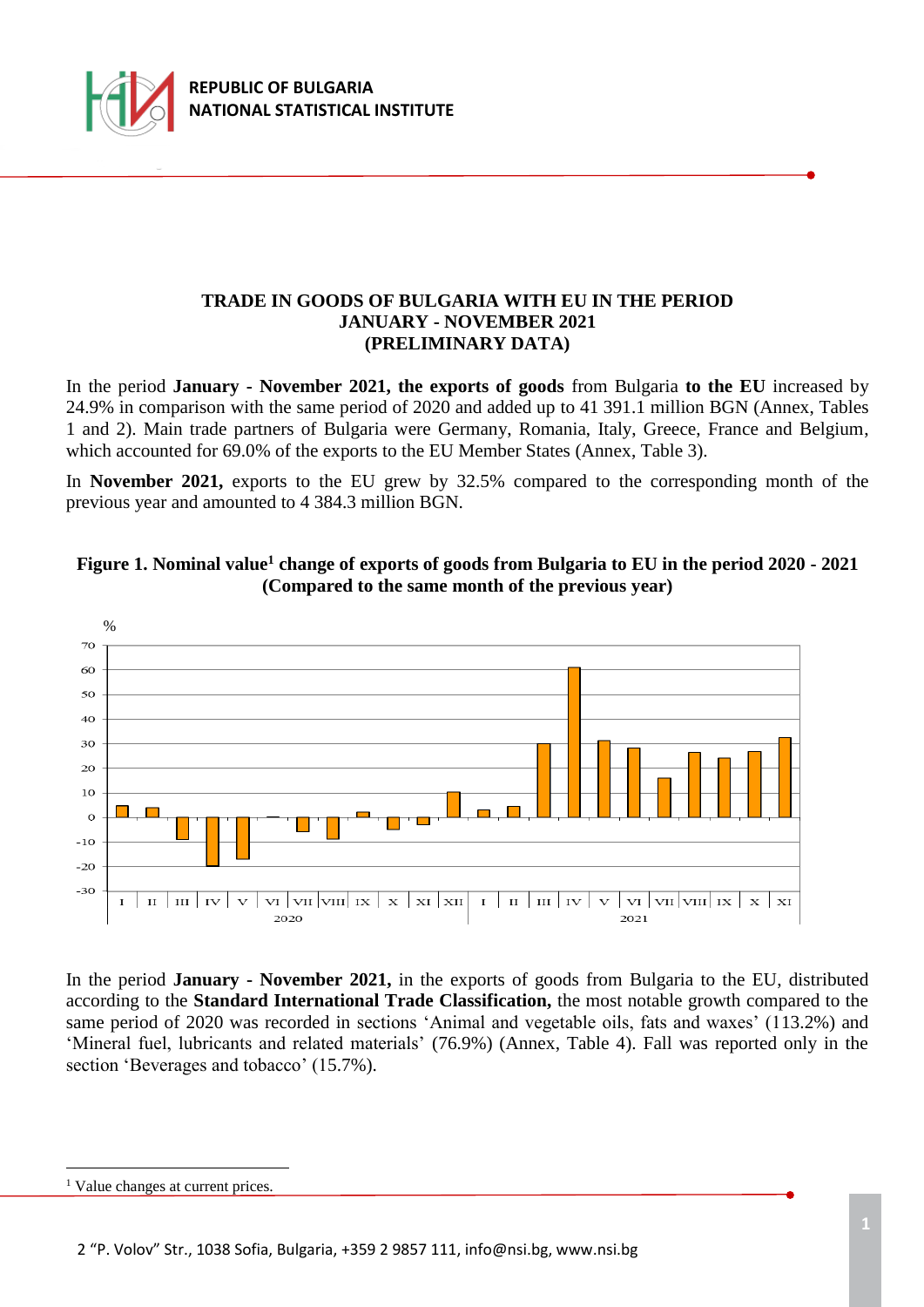

**Imports** of goods to Bulgaria **from the EU** in the period **January - November 2021** increased by 25.3% in comparison with the same period of 2020 and added up to 41 837.4 million BGN (at CIF prices) <sup>1</sup> (Annex, Tables 1 and 2). The largest amounts were reported for the goods imported from Germany, Romania, Italy, Greece, the Netherlands and Hungary (Annex, Table 3).

In **November 2021,** Bulgarian imports from the EU Member States grew by 27.4% compared to the corresponding month of the previous year and amounted to 4 519.2 million BGN.

# **Figure 2. Nominal value<sup>2</sup> change of imports of goods to Bulgaria from EU in the period 2020 - 2021 (Compared to the same month of the previous year)**



In the period **January - November 2021,** in the imports of goods to Bulgaria from the EU Member States, distributed according to the **Standard International Trade Classification,** the largest growth compared to the corresponding period of 2020 was recorded in the section 'Animal and vegetable oils, fats and waxes' (164.7%). Fall was not observed in any of the sections.

The **foreign trade balance** of Bulgaria **(export FOB - import CIF) with the EU** in the period **January - November 2021** was negative and added up to 446.3 million BGN (Annex, Table 1).

<sup>1</sup> Imports at FOB prices are calculated by BNB

i<br>L

[<sup>\(</sup>http://bnb.bg/Statistics/StExternalSector/StForeignTrade/StFTImports/index.htm?toLang=\\_EN\)](http://bnb.bg/Statistics/StExternalSector/StForeignTrade/StFTImports/index.htm?toLang=_EN). <sup>2</sup> Value changes at current prices.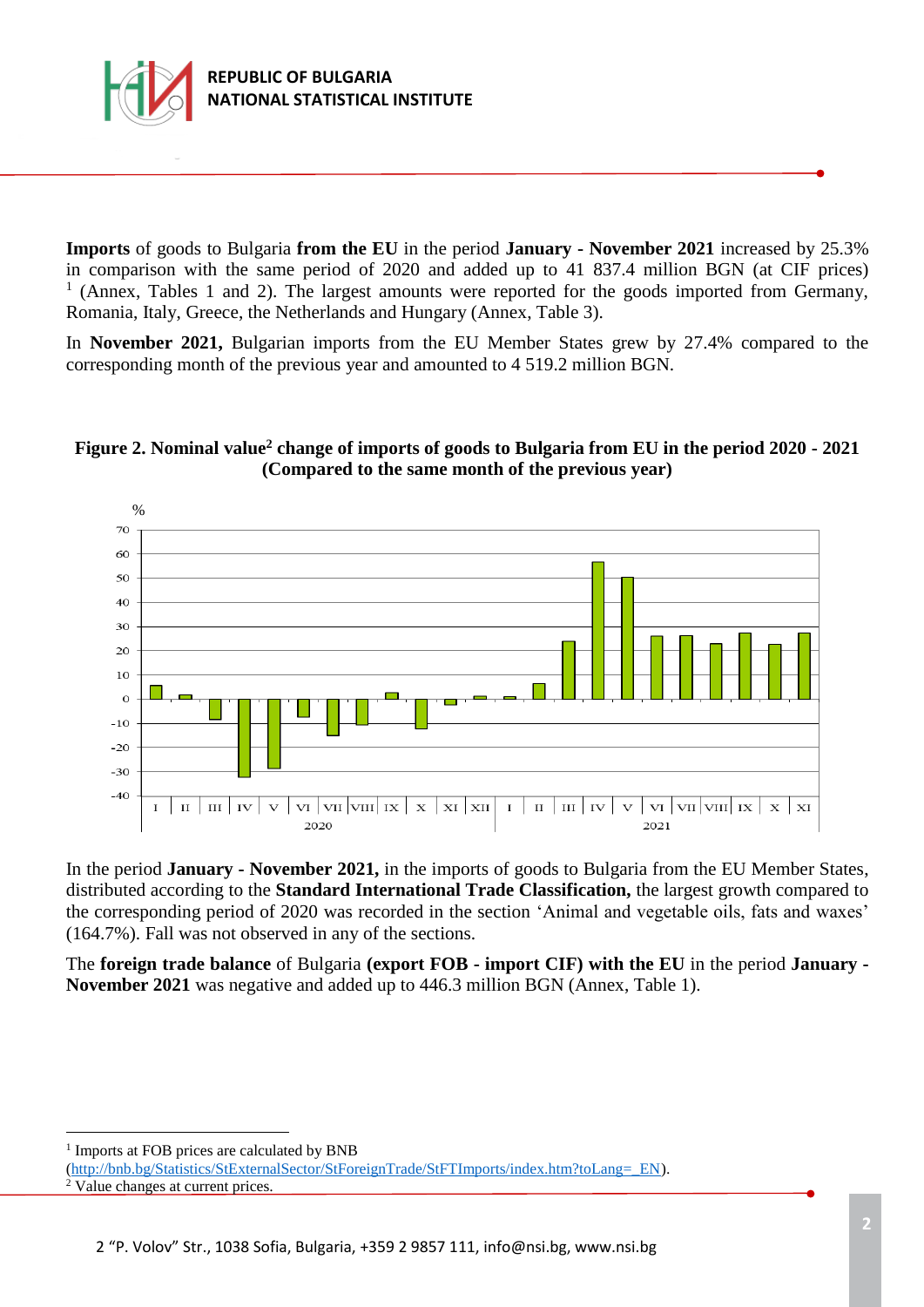

#### **Annex**

**Table 1**

| Exports, imports and trade balance of Bulgaria in the period |
|--------------------------------------------------------------|
| January - November 2020 and 2021 <sup>1</sup> by months      |

| (Million BGN)         |              |                      |         |                  |           |         |                                |                    |           |
|-----------------------|--------------|----------------------|---------|------------------|-----------|---------|--------------------------------|--------------------|-----------|
| <b>Months/Periods</b> |              | <b>Exports - FOB</b> |         | Imports - $CIF2$ |           |         | <b>Trade balance - FOB/CIF</b> |                    |           |
|                       | <b>Total</b> | EU                   | Non EU  | <b>Total</b>     | <b>EU</b> | Non EU  | <b>Total</b>                   | EU                 | Non EU    |
| I.2020                | 4990.9       | 3207.9               | 1783.0  | 5299.0           | 3098.6    | 2200.4  | $-308.1$                       | 109.3              | $-417.4$  |
| II.2020               | 4849.6       | 3174.6               | 1675.0  | 5216.8           | 3227.4    | 1989.4  | $-367.2$                       | $-52.8$            | $-314.4$  |
| III.2020              | 4506.0       | 2883.5               | 1622.5  | 5053.6           | 3223.8    | 1829.8  | $-547.6$                       | $-340.3$           | $-207.3$  |
| I - III.2020          | 14346.5      | 9266.0               | 5080.5  | 15569.4          | 9549.8    | 6019.6  | $-1222.9$                      | $-283.8$           | $-939.1$  |
| IV.2020               | 3890.5       | 2444.9               | 1445.6  | 3964.4           | 2299.7    | 1664.7  | $-73.9$                        | 145.2              | $-219.1$  |
| V.2020                | 3844.5       | 2558.3               | 1286.2  | 4084.8           | 2447.9    | 1636.9  | $-240.3$                       | 110.4              | $-350.7$  |
| VI.2020               | 4412.7       | 2959.7               | 1453.0  | 4842.2           | 2973.3    | 1868.9  | $-429.5$                       | $-13.6$            | $-415.9$  |
| <b>IV</b> - VI.2020   | 12147.7      | 7962.9               | 4184.8  | 12891.4          | 7720.9    | 5170.5  | $-743.7$                       | 242.0              | $-985.7$  |
| I - VI.2020           | 26494.2      | 17228.9              | 9265.3  | 28460.8          | 17270.7   | 11190.1 | $-1966.6$                      | $-41.\overline{8}$ | $-1924.8$ |
| VII.2020              | 4865.8       | 3299.3               | 1566.5  | 5113.5           | 3125.4    | 1988.1  | $-247.7$                       | 173.9              | $-421.6$  |
| VIII.2020             | 4160.8       | 2795.2               | 1365.6  | 4602.3           | 2826.3    | 1776.0  | $-441.5$                       | $-31.1$            | $-410.4$  |
| IX.2020               | 4885.8       | 3177.8               | 1708.0  | 5361.9           | 3270.5    | 2091.4  | $-476.1$                       | $-92.7$            | $-383.4$  |
| VII - IX.2020         | 13912.4      | 9272.3               | 4640.1  | 15077.7          | 9222.2    | 5855.5  | $-1165.3$                      | 50.1               | $-1215.4$ |
| $I - IX.2020$         | 40406.6      | 26501.2              | 13905.4 | 43538.5          | 26492.9   | 17045.6 | $-3131.9$                      | 8.3                | $-3140.2$ |
| X.2020                | 4977.1       | 3324.9               | 1652.2  | 5674.6           | 3355.0    | 2319.6  | $-697.5$                       | $-30.1$            | $-667.4$  |
| XI.2020               | 4907.5       | 3309.6               | 1597.9  | 5721.9           | 3546.8    | 2175.1  | $-814.4$                       | $-237.2$           | $-577.2$  |
| I - XI.2020           | 50291.2      | 33135.7              | 17155.5 | 54935.0          | 33394.7   | 21540.3 | $-4643.8$                      | $-259.0$           | -4384.8   |
|                       |              |                      |         |                  |           |         |                                |                    |           |
| I.2021                | 4761.0       | 3310.9               | 1450.1  | 5051.1           | 3130.4    | 1920.7  | $-290.1$                       | 180.5              | $-470.6$  |
| II.2021               | 5061.9       | 3319.2               | 1742.7  | 5434.6           | 3435.8    | 1998.8  | $-372.7$                       | $-116.6$           | $-256.1$  |
| III.2021              | 5821.7       | 3747.0               | 2074.7  | 6689.8           | 3998.6    | 2691.2  | $-868.1$                       | $-251.6$           | $-616.5$  |
| $I - III.2021$        | 15644.6      | 10377.1              | 5267.5  | 17175.5          | 10564.8   | 6610.7  | $-1530.9$                      | $-187.7$           | $-1343.2$ |
| $\overline{IV}.2021$  | 5891.6       | 3937.9               | 1953.7  | 6080.7           | 3602.0    | 2478.7  | $-189.1$                       | 335.9              | $-525.0$  |
| V.2021                | 5148.6       | 3359.7               | 1788.9  | 6043.0           | 3686.3    | 2356.7  | $-894.4$                       | $-326.6$           | $-567.8$  |
| VI.2021               | 5701.3       | 3799.1               | 1902.2  | 6440.6           | 3752.4    | 2688.2  | $-739.3$                       | 46.7               | $-786.0$  |
| <b>IV - VI.2021</b>   | 16741.5      | 11096.7              | 5644.8  | 18564.3          | 11040.7   | 7523.6  | $-1822.8$                      | 56.0               | $-1878.8$ |
| I - VI.2021           | 32386.1      | 21473.8              | 10912.3 | 35739.8          | 21605.5   | 14134.3 | $-3353.7$                      | $-131.7$           | $-3222.0$ |
| VII.2021              | 5814.3       | 3831.5               | 1982.8  | 6354.8           | 3951.4    | 2403.4  | $-540.5$                       | $-119.9$           | $-420.6$  |
| VIII.2021             | 5541.1       | 3537.6               | 2003.5  | 6254.3           | 3476.5    | 2777.8  | $-713.2$                       | 61.1               | $-774.3$  |
| IX.2021               | 5988.9       | 3947.1               | 2041.8  | 6603.6           | 4166.4    | 2437.2  | $-614.7$                       | $-219.3$           | $-395.4$  |
| VII - IX.2021         | 17344.3      | 11316.2              | 6028.1  | 19212.7          | 11594.3   | 7618.4  | $-1868.4$                      | $-278.1$           | $-1590.3$ |
| $I - IX.2021$         | 49730.4      | 32790.0              | 16940.4 | 54952.5          | 33199.8   | 21752.7 | $-5222.1$                      | $-409.8$           | $-4812.3$ |
| X.2021                | 6065.9       | 4216.8               | 1849.1  | 6852.1           | 4118.4    | 2733.7  | $-786.2$                       | 98.4               | $-884.6$  |
| XI.2021               | 6188.7       | 4384.3               | 1804.4  | 7555.0           | 4519.2    | 3035.8  | $-1366.3$                      | $-134.9$           | $-1231.4$ |
| $I - XI.2021$         | 61985.0      | 41391.1              | 20593.9 | 69359.6          | 41837.4   | 27522.2 | $-7374.6$                      | $-446.3$           | $-6928.3$ |

<sup>&</sup>lt;sup>1</sup> Data are preliminary as of February 10, 2022.

<sup>&</sup>lt;sup>2</sup> Imports at FOB prices are calculated by BNB

<sup>(</sup>http://bnb.bg/Statistics/StExternalSector/StForeignTrade/StFTImports/index.htm?toLang=\_EN&toLang=\_EN).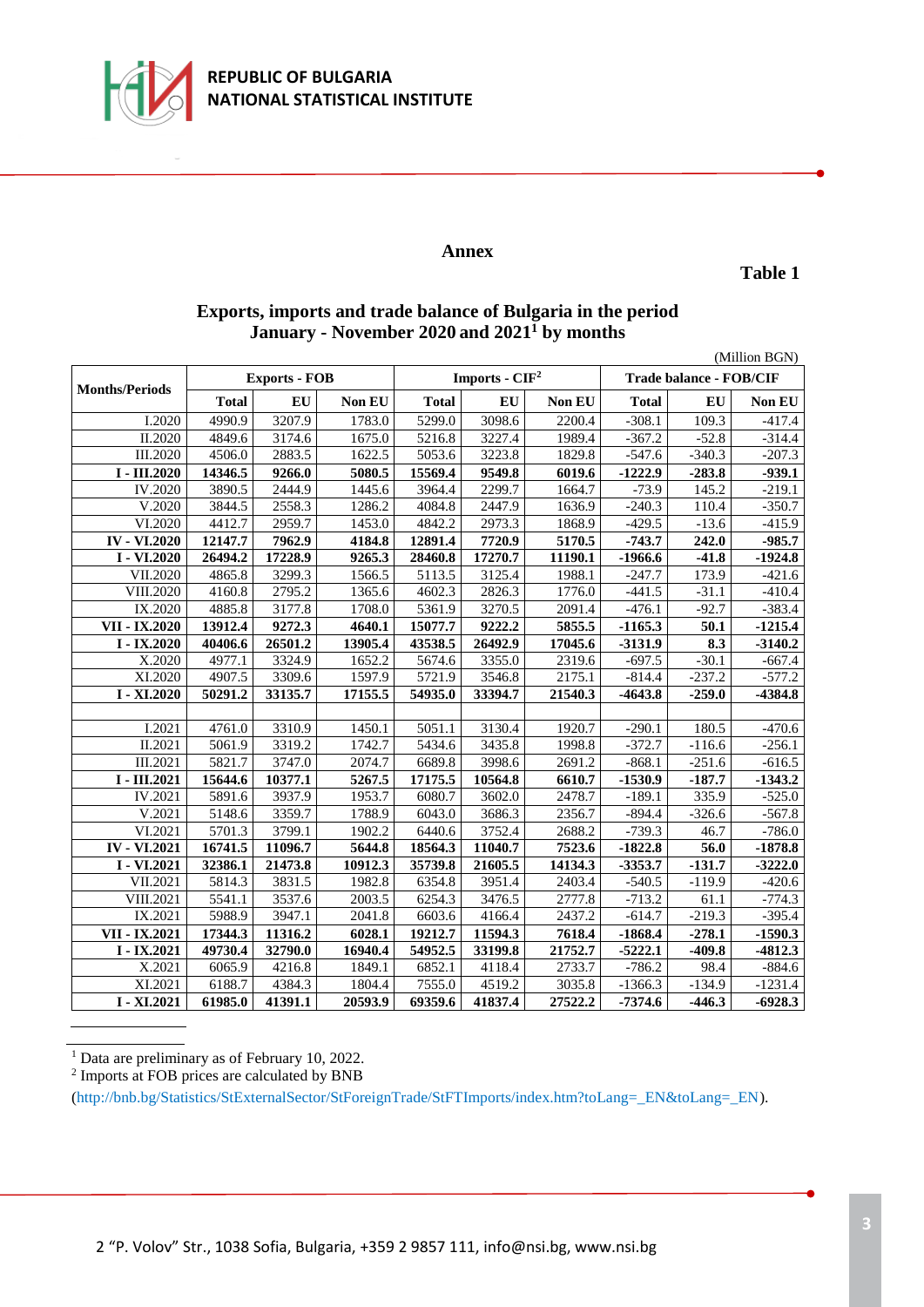

### **REPUBLIC OF BULGARIA NATIONAL STATISTICAL INSTITUTE**

### **Table 2**

# **Value changes of exports and imports of Bulgaria in the period January - November 2021<sup>1</sup> compared to the same period of the previous year**

|                       |              |                      |               |                      |      | (Per cent) |  |  |
|-----------------------|--------------|----------------------|---------------|----------------------|------|------------|--|--|
|                       |              | <b>Exports - FOB</b> |               | <b>Imports - CIF</b> |      |            |  |  |
| <b>Months/Periods</b> | <b>Total</b> | EU                   | <b>Non EU</b> | <b>Total</b>         | EU   | Non EU     |  |  |
| I                     | $-4.6$       | 3.2                  | $-18.7$       | $-4.7$               | 1.0  | $-12.7$    |  |  |
| П                     | 4.4          | 4.6                  | 4.0           | 4.2                  | 6.5  | 0.5        |  |  |
| Ш                     | 29.2         | 29.9                 | 27.9          | 32.4                 | 24.0 | 47.1       |  |  |
| $I - III$             | 9.0          | 12.0                 | 3.7           | 10.3                 | 10.6 | 9.8        |  |  |
| IV                    | 51.4         | 61.1                 | 35.1          | 53.4                 | 56.6 | 48.9       |  |  |
| V                     | 33.9         | 31.3                 | 39.1          | 47.9                 | 50.6 | 44.0       |  |  |
| VI                    | 29.2         | 28.4                 | 30.9          | 33.0                 | 26.2 | 43.8       |  |  |
| $IV - VI$             | 37.8         | 39.4                 | 34.9          | 44.0                 | 43.0 | 45.5       |  |  |
| $I - VI$              | 22.2         | 24.6                 | 17.8          | 25.6                 | 25.1 | 26.3       |  |  |
| VII                   | 19.5         | 16.1                 | 26.6          | 24.3                 | 26.4 | 20.9       |  |  |
| VIII                  | 33.2         | 26.6                 | 46.7          | 35.9                 | 23.0 | 56.4       |  |  |
| IX                    | 22.6         | 24.2                 | 19.5          | 23.2                 | 27.4 | 16.5       |  |  |
| VII - IX              | 24.7         | 22.0                 | 29.9          | 27.4                 | 25.7 | 30.1       |  |  |
| $I - IX$              | 23.1         | 23.7                 | 21.8          | 26.2                 | 25.3 | 27.6       |  |  |
| X                     | 21.9         | 26.8                 | 11.9          | 20.8                 | 22.8 | 17.9       |  |  |
| XI                    | 26.1         | 32.5                 | 12.9          | 32.0                 | 27.4 | 39.6       |  |  |
| $I - XI$              | 23.3         | 24.9                 | <b>20.0</b>   | 26.3                 | 25.3 | 27.8       |  |  |

 $\frac{1}{1}$  Data are preliminary as of February 10, 2022.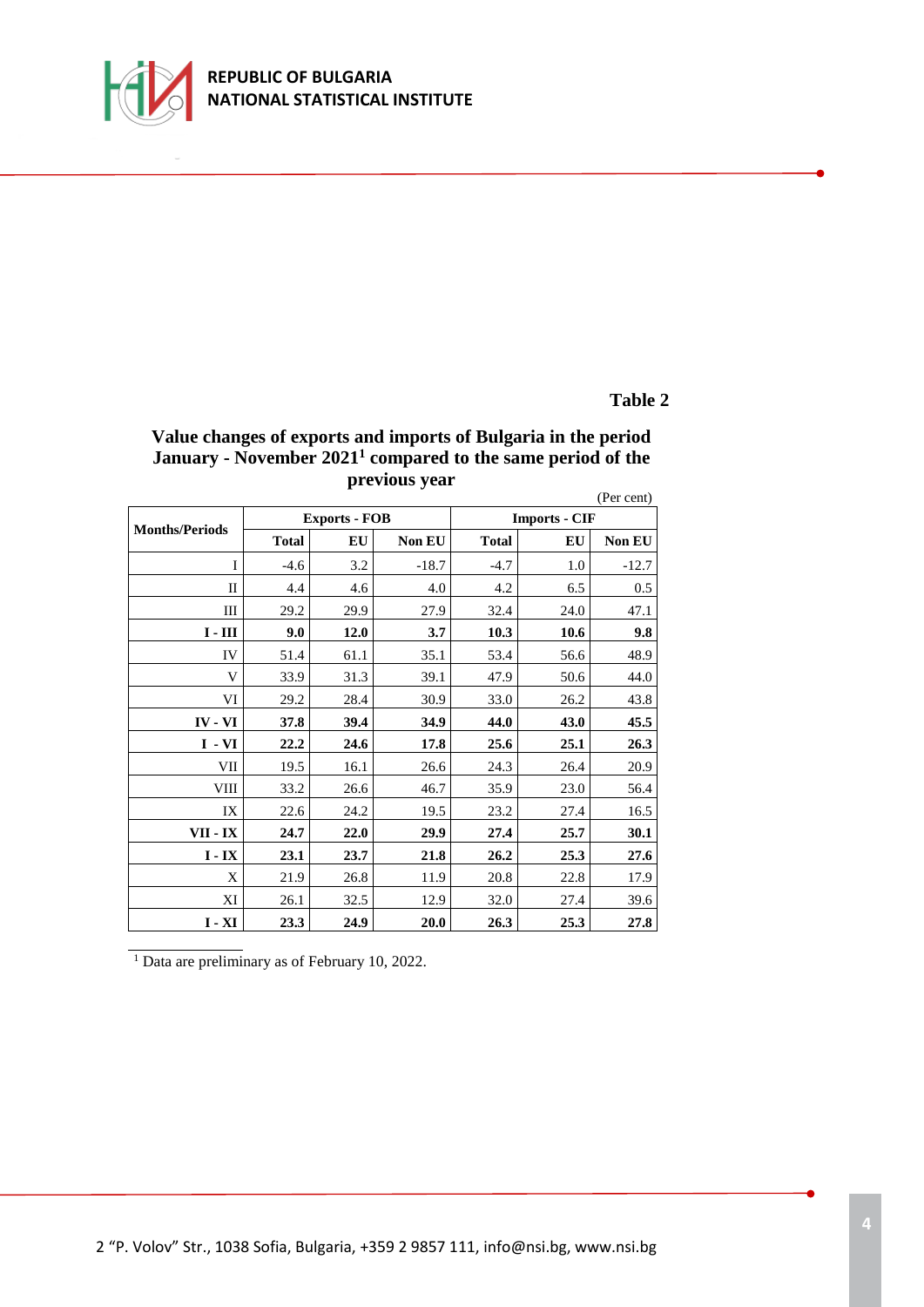

### **Table 3 Exports, imports and trade balance by groups of countries and main partner countries<sup>1</sup> of Bulgaria in the period January - November 2020 and 2021<sup>2</sup>**

|                                |                    | <b>Exports - FOB</b> |                                                   |                    | <b>Imports - CIF</b> | Trade balance -<br><b>FOB/CIF</b>                    |                        |           |
|--------------------------------|--------------------|----------------------|---------------------------------------------------|--------------------|----------------------|------------------------------------------------------|------------------------|-----------|
| <b>Countries and groups of</b> | 2020               | 2021                 | Change<br>compared to                             | 2020               | 2021                 | Change<br>compared to                                | 2020                   | 2021      |
| countries                      | <b>Million BGN</b> |                      | the same<br>period of<br>the previous<br>year - % | <b>Million BGN</b> |                      | the same<br>period of the<br>previous<br>year - $\%$ | <b>Million BGN</b>     |           |
| <b>Total</b>                   | 50291.2<br>61985.0 |                      | 23.3                                              | 54935.0<br>69359.6 |                      | 26.3                                                 | $-7374.6$<br>$-4643.8$ |           |
| EU                             | 33135.7            | 41391.1              | 24.9                                              | 33394.7            | 41837.4              | 25.3                                                 | $-259.0$               | $-446.3$  |
| Austria                        | 979.8              | 1466.1               | 49.6                                              | 1493.6             | 1818.5               | 21.8                                                 | $-513.8$               | $-352.4$  |
| Belgium                        | 1772.7             | 1961.9               | 10.7                                              | 1001.6             | 1363.8               | 36.2                                                 | 771.1                  | 598.1     |
| Croatia                        | 292.6              | 592.7                | 102.6                                             | 296.1              | 346.4                | 17.0                                                 | $-3.5$                 | 246.3     |
| Cyprus                         | 210.9              | 253.0                | 20.0                                              | 83.8               | 143.1                | 70.8                                                 | 127.1                  | 109.9     |
| Czechia                        | 1166.1             | 1361.8               | 16.8                                              | 1449.6             | 1730.0               | 19.3                                                 | $-283.5$               | $-368.2$  |
| Denmark                        | 353.0              | 575.1                | 62.9                                              | 266.3              | 317.0                | 19.0                                                 | 86.7                   | 258.1     |
| Estonia                        | 38.3               | 60.4                 | 57.7                                              | 47.7               | 81.4                 | 70.6                                                 | $-9.4$                 | $-21.0$   |
| Finland                        | 117.4              | 138.7                | 18.1                                              | 145.5              | 147.6                | 1.4                                                  | $-28.1$                | $-8.9$    |
| France                         | 1943.2             | 2276.1               | 17.1                                              | 1586.5             | 1835.5               | 15.7                                                 | 356.7                  | 440.6     |
| Germany                        | 8146.8             | 9397.7               | 15.4                                              | 6620.4             | 8587.6               | 29.7                                                 | 1526.4                 | 810.1     |
| Greece                         | 3324.3             | 4089.0               | 23.0                                              | 2745.6             | 3525.0               | 28.4                                                 | 578.7                  | 564.0     |
| Hungary                        | 880.1              | 1161.8               | 32.0                                              | 2117.7             | 2538.3               | 19.9                                                 | $-1237.6$              | $-1376.5$ |
| Ireland                        | 124.0              | 117.8                | $-5.0$                                            | 333.6              | 468.4                | 40.4                                                 | $-209.6$               | $-350.6$  |
| Italy                          | 3467.6             | 4647.8               | 34.0                                              | 3887.6             | 4578.0               | 17.8                                                 | $-420.0$               | 69.8      |
| Latvia                         | 75.9               | 69.4                 | $-8.6$                                            | 45.1               | 55.3                 | 22.6                                                 | 30.8                   | 14.1      |
| Lithuania                      | 147.9              | 157.4                | 6.4                                               | 128.9              | 162.1                | 25.8                                                 | 19.0                   | $-4.7$    |
| Luxembourg                     | 28.0               | 78.0                 | 178.6                                             | 69.3               | 98.5                 | 42.1                                                 | $-41.3$                | $-20.5$   |
| Malta                          | 44.4               | 43.1                 | $-2.9$                                            | 57.7               | 25.3                 | $-56.2$                                              | $-13.3$                | 17.8      |
| Netherlands                    | 1357.0             | 1573.2               | 15.9                                              | 2185.8             | 2833.4               | 29.6                                                 | $-828.8$               | $-1260.2$ |
| Poland                         | 1247.8             | 1579.2               | 26.6                                              | 2036.8             | 2510.6               | 23.3                                                 | $-789.0$               | $-931.4$  |
| Portugal                       | 192.9              | 237.4                | 23.1                                              | 116.4              | 203.0                | 74.4                                                 | 76.5                   | 34.4      |
| Romania                        | 4574.3             | 6193.4               | 35.4                                              | 4031.2             | 5198.3               | 29.0                                                 | 543.1                  | 995.1     |
| Slovakia                       | 490.3              | 528.2                | 7.7                                               | 781.2              | 887.1                | 13.6                                                 | $-290.9$               | $-358.9$  |
| Slovenia                       | 340.7              | 391.9                | 15.0                                              | 416.3              | 515.5                | 23.8                                                 | $-75.6$                | $-123.6$  |
| Spain                          | 1188.9             | 1703.0               | 43.2                                              | 1045.7             | 1303.2               | 24.6                                                 | 143.2                  | 399.8     |
| Sweden                         | 448.1              | 496.8                | 10.9                                              | 346.8              | 443.7                | 27.9                                                 | 101.3                  | 53.1      |
| Not specified                  | 182.7              | 240.2                | 31.5                                              | 57.9               | 120.8                | 108.6                                                | 124.8                  | 119.4     |

 $\frac{1}{1}$  Partner country:

- In case of exports (or dispatches) is the country (or Member State) of final destination of the goods.

- In case of imports (or arrivals) is the country (or Member State) of consignment of the goods.

<sup>2</sup> Data are preliminary as of February 10, 2022.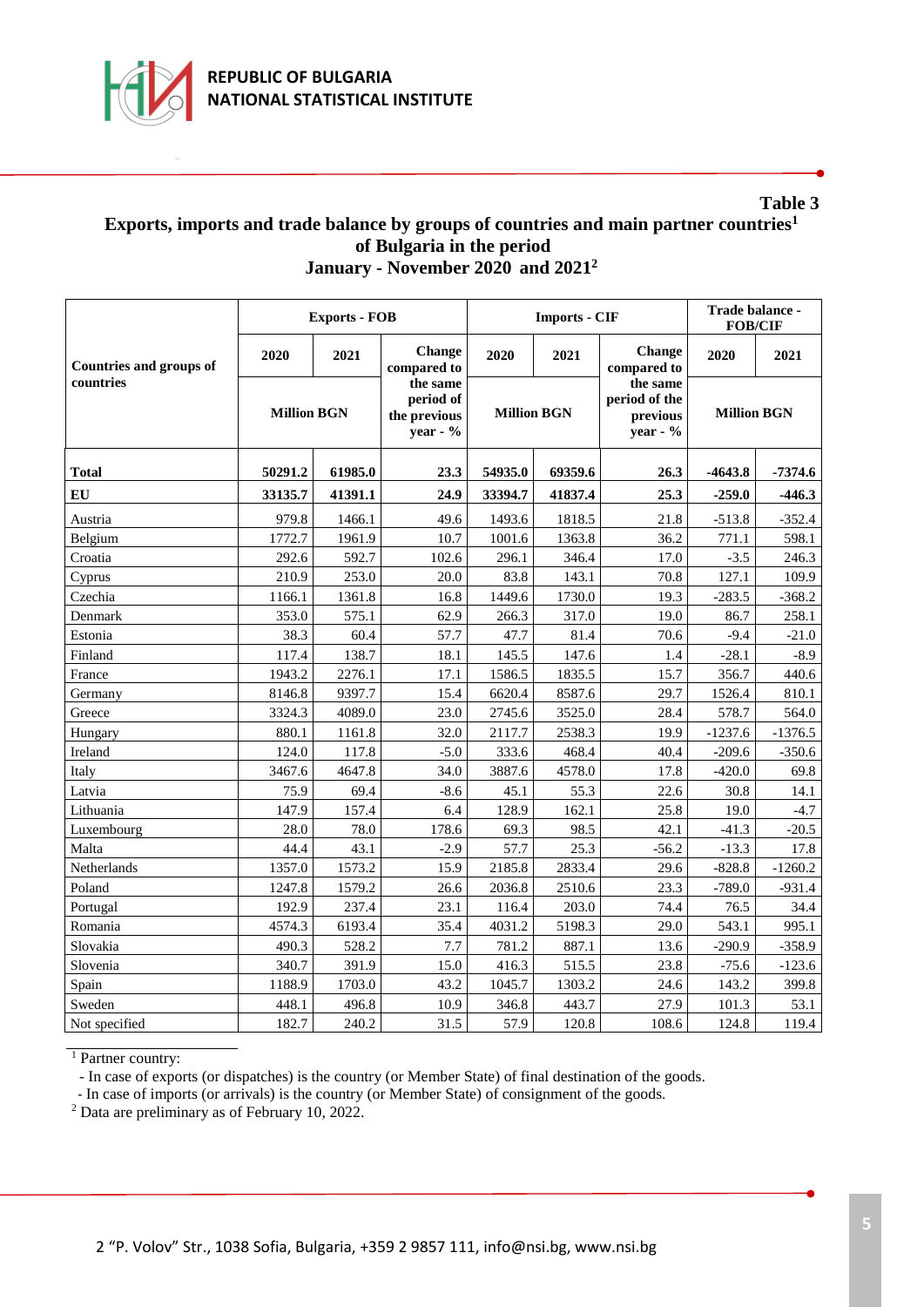

# **Table 3**

### **Exports, imports and trade balance by groups of countries and main partner countries<sup>1</sup> of Bulgaria in the period January - November 2020 and 2021<sup>2</sup>**

(Continued)

|                                             |                    | <b>Exports - FOB</b> |                                                                     |                    | <b>Imports - CIF</b> | Trade balance -<br><b>FOB/CIF</b>                                  |                    |           |
|---------------------------------------------|--------------------|----------------------|---------------------------------------------------------------------|--------------------|----------------------|--------------------------------------------------------------------|--------------------|-----------|
| <b>Countries and groups of</b><br>countries | 2020               | 2021                 | Change                                                              | 2020               | 2021                 | Change                                                             | 2020               | 2021      |
|                                             | <b>Million BGN</b> |                      | compared to<br>the same<br>period of<br>the previous<br>year - $\%$ | <b>Million BGN</b> |                      | compared to<br>the same<br>period of the<br>previous<br>year - $%$ | <b>Million BGN</b> |           |
| <b>Non EU countries</b>                     | 17155.5            | 20593.9              | 20.0                                                                | 21540.3            | 27522.2              | 27.8                                                               | $-4384.8$          | $-6928.3$ |
| CIS <sup>3</sup>                            | 1172.6             | 1203.1               | 2.6                                                                 | 3569.5             | 5457.3               | 52.9                                                               | $-2396.9$          | $-4254.2$ |
| of which:                                   |                    |                      |                                                                     |                    |                      |                                                                    |                    |           |
| Kazakhstan                                  | 59.0               | 63.5                 | 7.6                                                                 | 23.3               | 3.7                  | $-84.1$                                                            | 35.7               | 59.8      |
| <b>Russian Federation</b>                   | 771.2              | 783.2                | 1.6                                                                 | 3375.7             | 5064.2               | 50.0                                                               | $-2604.5$          | $-4281.0$ |
| OECD <sup>4</sup>                           | 6645.3             | 8118.2               | 22.2                                                                | 7129.9             | 9079.1               | 27.3                                                               | $-484.6$           | $-960.9$  |
| of which:                                   |                    |                      |                                                                     |                    |                      |                                                                    |                    |           |
| Canada                                      | 223.4              | 118.0                | $-47.2$                                                             | 287.5              | 234.7                | $-18.4$                                                            | $-64.1$            | $-116.7$  |
| Chile                                       | 19.2               | 28.5                 | 48.4                                                                | 267.4              | 530.5                | 98.4                                                               | $-248.2$           | $-502.0$  |
| Israel                                      | 188.8              | 342.3                | 81.3                                                                | 122.9              | 328.8                | 167.5                                                              | 65.9               | 13.5      |
| Japan                                       | 91.7               | 96.2                 | 4.9                                                                 | 271.0              | 359.4                | 32.6                                                               | $-179.3$           | $-263.2$  |
| Korea, Republic of                          | 148.1              | 389.2                | 162.8                                                               | 241.2              | 256.5                | 6.3                                                                | $-93.1$            | 132.7     |
| Turkey                                      | 3166.8             | 3803.5               | 20.1                                                                | 3835.4             | 5411.4               | 41.1                                                               | $-668.6$           | $-1607.9$ |
| United Kingdom <sup>5</sup>                 | 1197.4             | 1152.1               | $-3.8$                                                              | 678.7              | 550.3                | $-18.9$                                                            | 518.7              | 601.8     |
| <b>United States</b>                        | 1000.8             | 1420.4               | 41.9                                                                | 687.0              | 518.6                | $-24.5$                                                            | 313.8              | 901.8     |
| EFTA <sup>6</sup>                           | 417.3              | 525.1                | 25.8                                                                | 488.7              | 560.2                | 14.6                                                               | $-71.4$            | $-35.1$   |
| of which:                                   |                    |                      |                                                                     |                    |                      |                                                                    |                    |           |
| Norway                                      | 85.4               | 97.9                 | 14.6                                                                | 42.1               | 50.9                 | 20.9                                                               | 43.3               | 47.0      |
| Switzerland                                 | 329.7              | 423.1                | 28.3                                                                | 440.5              | 504.6                | 14.6                                                               | $-110.8$           | $-81.5$   |

<sup>1</sup> Partner country:

- In case of exports (or dispatches) is the country (or Member State) of final destination of the goods.

- In case of imports (or arrivals) is the country (or Member State) of consignment of the goods.

<sup>2</sup> Data are preliminary as of February 10, 2022.

<sup>3</sup> CIS includes: Azerbaijan; Armenia; Belarus; Kazakhstan; Kyrgyzstan; Moldova, Republic of; Russian Federation; Tajikistan; Turkmenistan; Uzbekistan.

<sup>4</sup> OECD includes: Australia; Virgin Islands (US); United States; Iceland; Canada; Mexico; New Zealand; Norway; Korea, Republic of; Turkey; United Kingdom; Switzerland; Japan; Israel and Chile.

<sup>5</sup>The United Kingdom includes: Northern Ireland; Great Britain; Channel Islands and Isle of Man.

<sup>6</sup> EFTA includes: Norway; Switzerland; Iceland and Liechtenstein.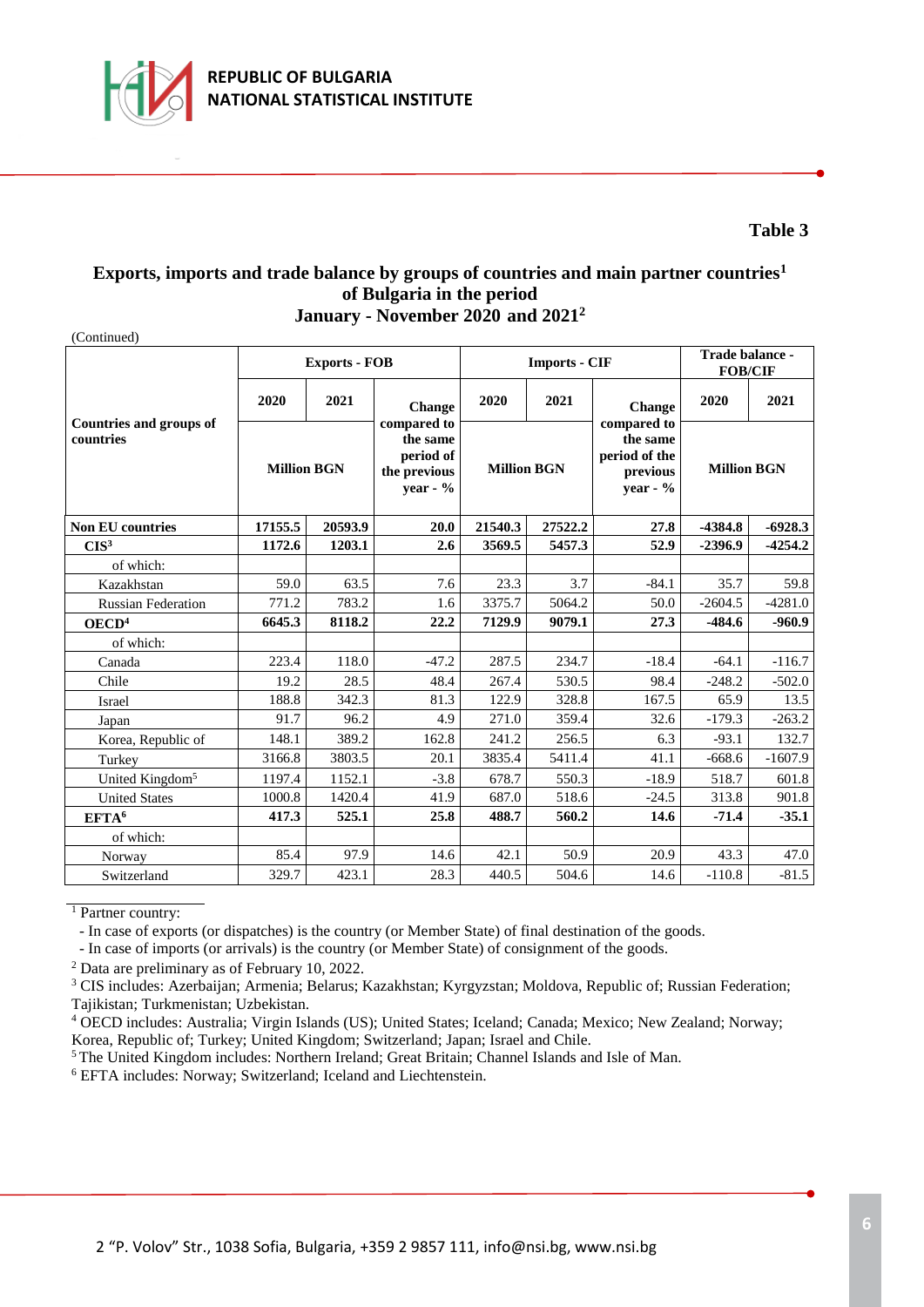

# **Table 3**

### **Exports, imports and trade balance by groups of countries and main partner countries<sup>1</sup> of Bulgaria in the period January - November 2020 and 2021<sup>2</sup>**

(Continued and end)

|                                      |                    | <b>Exports - FOB</b> |                                                                     |                    | <b>Imports - CIF</b> | Trade balance -<br><b>FOB/CIF</b>                                   |                    |           |
|--------------------------------------|--------------------|----------------------|---------------------------------------------------------------------|--------------------|----------------------|---------------------------------------------------------------------|--------------------|-----------|
|                                      | 2020               | 2021                 | Change                                                              | 2020               | 2021                 | Change                                                              | 2020               | 2021      |
| Countries and groups of<br>countries | <b>Million BGN</b> |                      | compared to<br>the same<br>period of the<br>previous<br>year - $\%$ | <b>Million BGN</b> |                      | compared to<br>the same<br>period of the<br>previous<br>year - $\%$ | <b>Million BGN</b> |           |
| <b>Countries not included</b>        |                    |                      |                                                                     |                    |                      |                                                                     |                    |           |
| in the upper groups                  |                    |                      |                                                                     |                    |                      |                                                                     |                    |           |
| Albania                              | 158.4              | 207.0                | 30.7                                                                | 68.1               | 65.7                 | $-3.5$                                                              | 90.3               | 141.3     |
| Bosnia and Herzegovina               | 145.2              | 168.1                | 15.8                                                                | 38.3               | 51.3                 | 33.9                                                                | 106.9              | 116.8     |
| <b>Brazil</b>                        | 79.2               | 59.7                 | $-24.6$                                                             | $\overline{196.5}$ | 349.0                | 77.6                                                                | $-117.3$           | $-289.3$  |
| China                                | 1594.2             | 1957.2               | 22.8                                                                | 2784.0             | 3763.3               | 35.2                                                                | $-1189.8$          | $-1806.1$ |
| Egypt                                | 306.1              | 414.4                | 35.4                                                                | 629.8              | 491.5                | $-22.0$                                                             | $-323.7$           | $-77.1$   |
| Georgia                              | 238.6              | 348.4                | 46.0                                                                | 777.6              | 653.3                | $-16.0$                                                             | $-539.0$           | $-304.9$  |
| India                                | 202.7              | 214.4                | 5.8                                                                 | 261.3              | 363.7                | 39.2                                                                | $-58.6$            | $-149.3$  |
| Indonesia                            | 66.4               | 120.3                | 81.2                                                                | 229.8              | 53.6                 | $-76.7$                                                             | $-163.4$           | 66.7      |
| Iran, Islamic Republic of            | 176.8              | 152.4                | $-13.8$                                                             | 36.4               | 107.3                | 194.8                                                               | 140.4              | 45.1      |
| Peru                                 | 13.7               | 8.1                  | $-40.9$                                                             | 537.9              | 572.8                | 6.5                                                                 | $-524.2$           | $-564.7$  |
| Republic of North                    |                    |                      |                                                                     |                    |                      |                                                                     |                    |           |
| Macedonia                            | 784.6              | 1002.0               | 27.7                                                                | 537.0              | 670.8                | 24.9                                                                | 247.6              | 331.2     |
| Serbia                               | 888.7              | 1292.2               | 45.4                                                                | 1091.5             | 1331.1               | 22.0                                                                | $-202.8$           | $-38.9$   |
| Singapore                            | $\overline{37.6}$  | $\overline{53.0}$    | 41.0                                                                | 61.3               | 74.1                 | 20.9                                                                | $-23.7$            | $-21.1$   |
| South Africa                         | 198.7              | 136.9                | $-31.1$                                                             | 53.7               | 74.1                 | 38.0                                                                | 145.0              | 62.8      |
| Syrian Arab Republic                 | 5.2                | 7.8                  | 50.0                                                                | 0.7                | 3.8                  | 442.9                                                               | 4.5                | 4.0       |
| Taiwan                               | 75.2               | 59.9                 | $-20.3$                                                             | 192.4              | 303.0                | 57.5                                                                | $-117.2$           | $-243.1$  |
| Tunisia                              | 225.3<br>407.1     |                      | 80.7                                                                | 28.8               | 34.7                 | 20.5                                                                | 196.5              | 372.4     |
| Ukraine                              | 409.3              | 725.7                | 77.3                                                                | 1039.6             | 1493.0               | 43.6                                                                | $-630.3$           | $-767.3$  |
| <b>United Arab Emirates</b>          | 127.0              | 139.5                | 9.8                                                                 | 51.5               | 65.6                 | 27.4                                                                | 75.5               | 73.9      |
| Viet Nam                             | 69.7               | 178.4                | 156.0                                                               | 122.4              | 176.8                | 44.4                                                                | $-52.7$            | 1.6       |

 $\frac{1}{1}$  Partner country:

- In case of exports (or dispatches) is the country (or Member State) of final destination of the goods.

- In case of imports (or arrivals) is the country (or Member State) of consignment of the goods.

<sup>2</sup> Data are preliminary as of February 10, 2022.